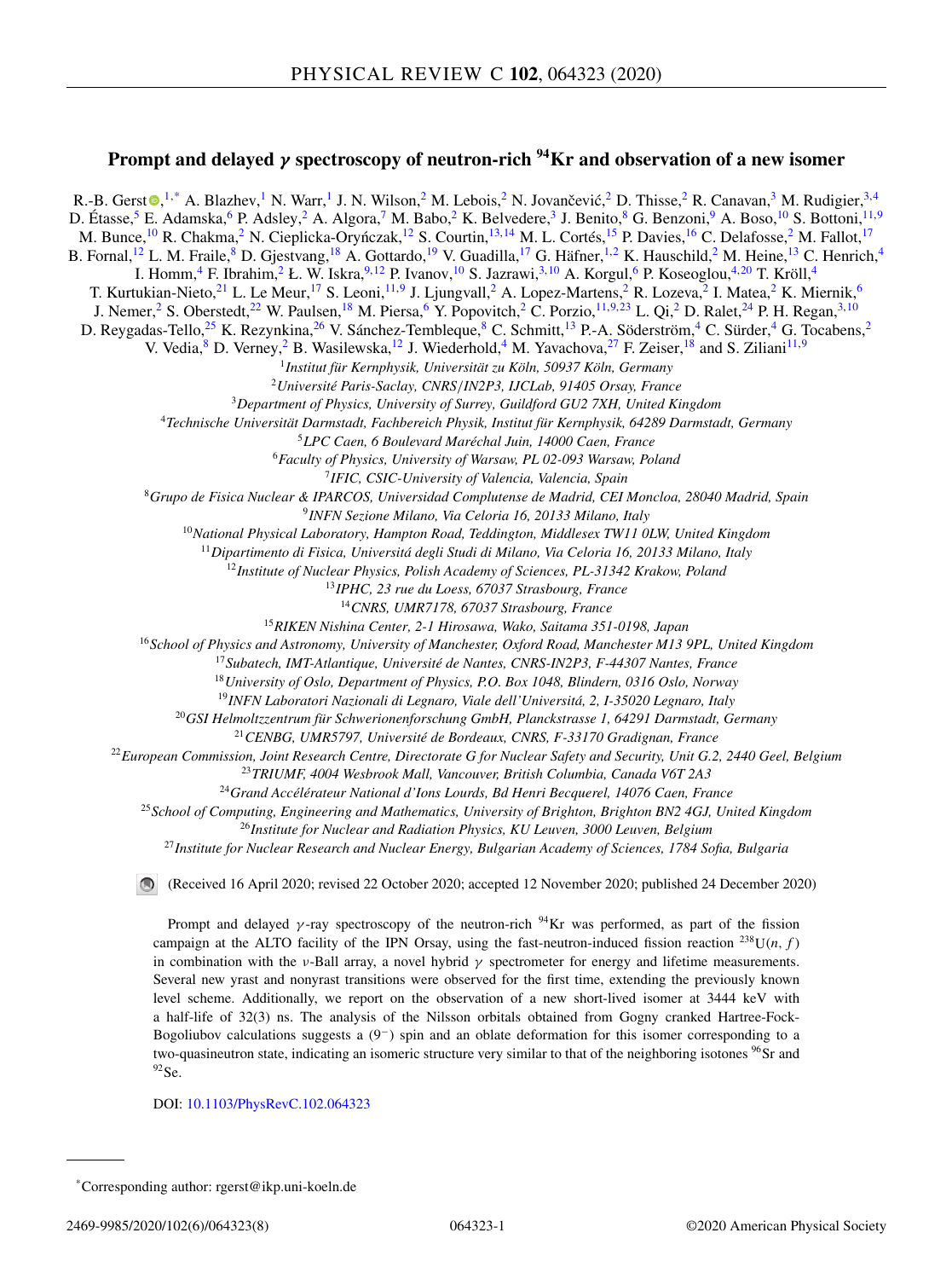### **I. INTRODUCTION**

The study of nuclear properties far away from the valley of stability to investigate their dependence on the number of neutrons and protons is crucial to our understanding of the atomic nucleus and the nuclear forces. One important feature is the evolution of nuclear shape along the isotopic chains, which is determined by the interplay between the macroscopic and microscopic properties. In some mass regions, this interaction between collective and single-particle degrees of freedom can lead to a very sudden growth of collectivity. One way of interpreting this drastic behavior is within the context of the coexistence of two distinct configurations at low excitation energies, one spherical and one deformed, where the latter suddenly becomes energetically more favorable [\[1\]](#page-6-0). Experimentally, this usually manifests itself in even-even nuclei in a sudden drop of the  $E(2<sub>1</sub><sup>+</sup>)$  energy and the gradual lowering of an excited  $0^+$  state [\[2,3\]](#page-6-0), which constitutes the bandhead of the competing configuration. The region of A  $\approx$ 100 exhibits one of the most abrupt shape transitions of this type. Experimentally, it was established that the isotopic chains of Sr, Zr, and Mo exhibit a very sudden onset of deformation going from  $N = 58$  to  $N = 60$  [\[4–9\]](#page-6-0). Mass measurements of krypton  $Z = 36$  and rubidium  $Z = 37$  isotopes were performed [\[10\]](#page-6-0), labeling  $Z = 37$  as the boundary of this region of deformation. Additionally, recent  $\gamma$  spectroscopy identified <sup>97</sup>Rb as the lower cornerstone of this phenomenon [\[11\]](#page-6-0). In agreement with this, earlier experimental results had established a rather gradual development of collectivity in krypton isotopes with a slow decrease in  $E(2_1^+)$  up to  $N = 60$ [\[12,13\]](#page-6-0) and no evidence for low-lying intruder states. However, more recent studies revealed a slightly different behavior for  $N \ge 60$  [\[14,15\]](#page-6-0). In <sup>96</sup>Kr, an unexpectedly low value of the ratio  $E(4_1^+)/E(2_1^+)$  was determined experimentally [\[14\]](#page-6-0). In <sup>98,100</sup>Kr, a significant drop of  $E(2<sup>+</sup>)$  was observed, and for <sup>98</sup>Kr a low-lying  $(0_2^+, 2_2^+)$  state was identified [\[15\]](#page-6-0). The discovery of a low-lying  $(0_2^+, 2_2^+)$  state in <sup>98</sup>Kr, as evidence for a coexisting deformed configuration, also encourages the search for excited bands in the Kr isotopes with  $N < 60$  to further investigate the presence of deformed coexisting configurations in this region. To examine this development of shape coexistence in Kr isotopes, different theoretical approaches have been used [\[13,16\]](#page-6-0). Most recently, Gogny-D1M calculations were performed by Nomura *et al.* [\[17\]](#page-6-0) for the even krypton isotopes. For  $88-92$ Kr, this reveals a defined  $\gamma$  softness that develops into a  $\gamma$ -soft oblate minimum for <sup>94</sup>Kr. For the isotopes with  $N > 58$ , the energy surfaces show a pronounced prolate-oblate shape coexistence further cementing the experimental results. Hence, the changes between  $94$ Kr and  $96$ Kr are crucial for the understanding of the shape evolution in the krypton isotopes specifically and in this region generally.

In this paper, we report on the observation of a new 32(3) ns isomer at 3444 keV in <sup>94</sup>Kr together with several new yrast and nonyrast  $\gamma$  transitions extending the previously known level scheme. Prior to this work, the only published  $\gamma$  transitions in  $^{94}$ Kr were 665.5, 853.2, and 1001.3 keV, measured via Coulomb excitation at the REX-ISOLDE facility by Albers *et al.* [\[12\]](#page-6-0) and following spontaneous fission of  $^{248}$ Cm with the EUROGAM 2 array by Rząca-Urban et al. [\[18\]](#page-6-0). On the basis of angular correlation analysis, a spin and parity of  $2^+$ and of  $4^+$  were assigned to the levels at 665.5 and 1518.7 keV, respectively, with the remaining transition of 1001.3 keV populating the  $4^+$  level [\[18\]](#page-6-0).

#### **II. EXPERIMENT**

The measurement, presented in this paper, was performed in 2018 as part of the ν-Ball campaign at the ALTO facility at the IPN Orsay in France, using the <sup>238</sup>U(*n*, *f*) fast-neutron-induced fission reaction [\[19](#page-6-0)[,20\]](#page-7-0). Here,  $^{94}$ Kr was populated much more strongly with a yield of 0.8% as opposed to 0.04% for fission of 248Cm [\[21\]](#page-7-0). The directional fast-neutron beam was produced with the neutron source LICORNE [\[22\]](#page-7-0), which uses the  $p(^{7}$ Li, <sup>7</sup>Be)*n* reaction in inverse kinematics. The 7Li beam was provided by the 15-MV Tandem Van de Graaff accelerator in a pulsed mode with a 2-ns pulse width and a repetition period of 400 ns. The  ${}^{7}$ Li beam entered the hydrogen gas cell of LICORNE through a 2.8-µm tantalum foil. During the experiment a  $16$ -MeV  $7$ Li beam was used together with a  $3.5$ -cm  $H_2$  gas cell with a pressure of 1.2 atm to maximize the neutron flux. The neutrons then impinged on an 81-g <sup>238</sup>U sample with a composition of 99.8% <sup>238</sup>U and  $0.2\%$  <sup>235</sup>U produced by JRC-Karlsruhe. The fissile material was arranged in five thin disks over a distance of 8 cm to allow low-energy  $\gamma$  rays to escape from the target. No Doppler correction was required as the fission fragments were stopped in the material. Therefore, the energy resolution of the detectors only depended on their intrinsic resolution giving the spectrometer an excellent resolving power. The  $^{238}$ U sample was placed at a distance of 4 cm to LICORNE to maximize the fission rate. <sup>238</sup>U has a fission threshold of  $\approx$  1.2 MeV and in comparison to  $^{235}$ U a very small fission cross section of 0.5 b at this energy [\[23\]](#page-7-0). During the experiment an average primary <sup>7</sup>Li beam flux of  $2 \times 10^{10}$ /s was achieved, which translated into a secondary neutron beam of  $2 \times 10^6$ /s and a rate of  $10^4$ fission events/s. Additionally, a neutron detector was placed behind the setup to measure the neutron energy  $(\approx 1.7 \text{ MeV})$ via time-of-flight, but was not relevant to this analysis.

The  $^{238}$ U sample was situated at the center of the *ν*-Ball array, a novel hybrid high-purity germanium (HPGe)-LaBr<sub>3</sub>  $\gamma$ spectrometer that was designed to combine the excellent energy and timing resolution of the two detector types, re-spectively [\[20\]](#page-7-0). A schematic view of the LICORNE chamber and the detector setup can be seen in Fig. [1.](#page-2-0) During the fission campaign, the array consisted of 24 HPGe Clover detectors, 10 coaxial phase I HPGe detectors, all with bismuth germanium oxide Compton shielding, and 20 LaBr<sub>3</sub> detectors without Compton shielding. The phase I detectors were placed in a ring at a backward angle of 133.5◦, and the Clover detectors were placed in two rings around  $90^\circ$ . The LaBr<sub>3</sub> detectors were mounted in two rings around 40◦. Because of the presence of the directional neutron beam, no  $\gamma$  detector was placed at extreme forward angles  $\left( \langle 20^\circ \rangle \right)$  in order to avoid neutron-induced damages to the detectors. Calibration measurements were performed using <sup>152</sup>Eu and <sup>60</sup>Co standard  $\gamma$  sources. The combined resolution of all HPGe channels was 2.35 keV at 1 MeV, with resolutions of single detectors ranging from 1.7 keV for Clover detectors to 2.9 keV for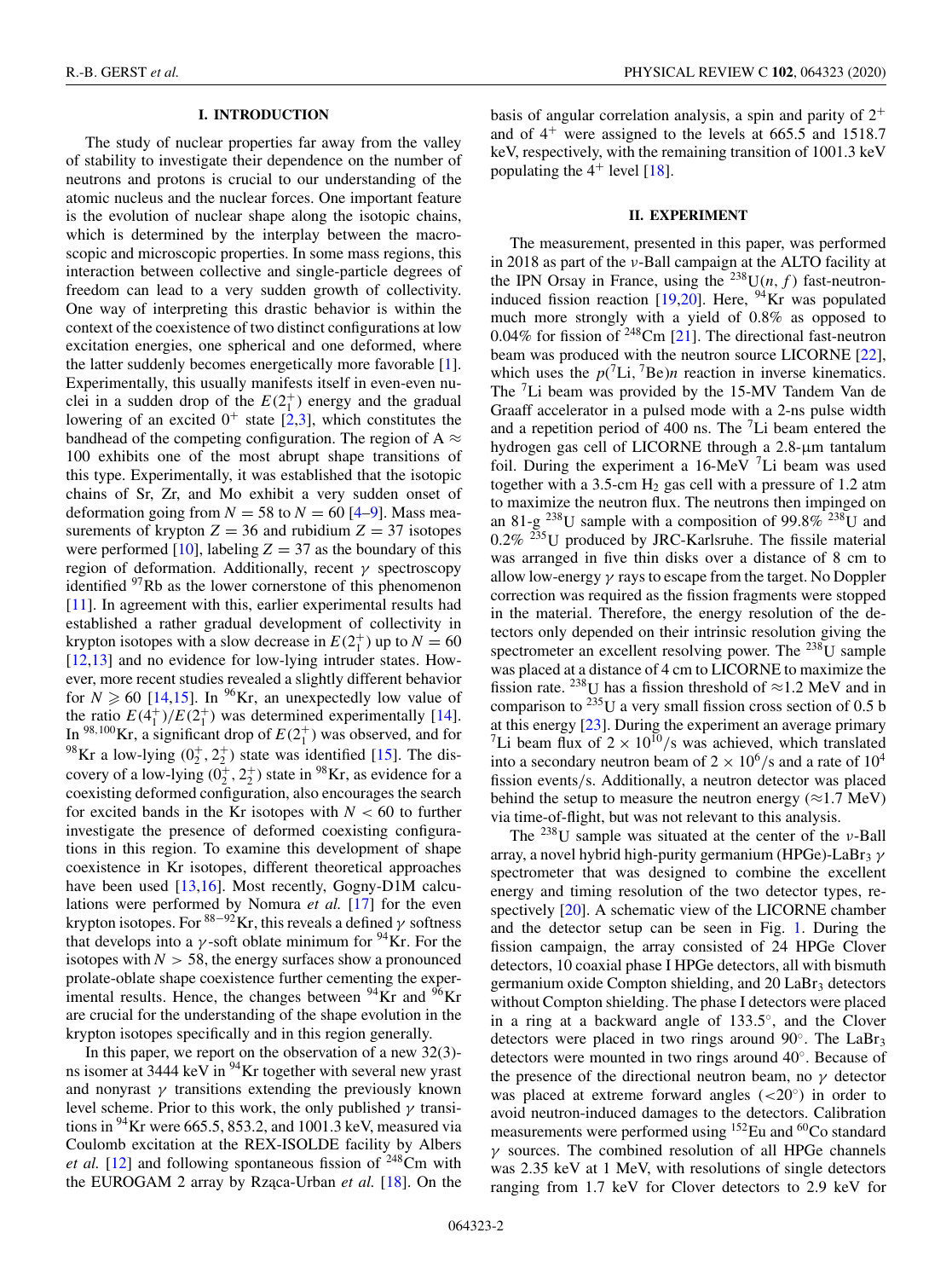<span id="page-2-0"></span>

FIG. 1. Schematic drawing of the ν-Ball array, coupled to the LICORNE fast-neutron source. The  $p(^{7}$ Li,  $^{7}$ Be)*n* reaction produced a focused fast-neutron beam that induced fission in the 238U material. The  $\gamma$  rays stemming from the excited fission products were measured with the ν-Ball array, consisting of 10 phase I HPGe, 24 Clover HPGe, and 20  $LaBr<sub>3</sub>$  detectors. The solid angle coverage was approximately 70%.

phase I detectors. A photopeak efficiency of 6.7% at 1.3 MeV for the HPGe detectors was simulated with GEANT4 before the campaign [\[20\]](#page-7-0). The measured values were in excellent agreement for energies above 344 keV. For lower energies the efficiency was slightly lower than expected due to absorption in the aluminum gas cell of LICORNE [\[20\]](#page-7-0). The measurement was performed in a triggerless mode and the FASTER data acquisition system was used for processing [\[24\]](#page-7-0). In total, approximately 216 h of data were taken. In the following, only results from the analysis of the HPGe detectors are presented.

#### **III. DATA ANALYSIS AND RESULTS**

The 400-ns pulsed beam makes it possible to investigate prompt and delayed  $\gamma$  transitions separately and in coincidence. For the HPGe detectors, the prompt peak in the timing distribution has a full width at half maximum of  $\approx$ 23 ns, which includes the intrinsic time resolution of the detectors, the beam pulse width, and the time-of-flight differences of the neutrons over the target length. For  $\gamma$  rays emitted outside of the prompt time region, the energy spectra can be cleaned significantly by setting a timing condition of  $T \geq 35$  ns after the beam pulse, with the higher limit set dependent on the half-life range being investigated. A timing gate of  $T \leq 35$  ns after beam pulse was used to specifically look for prompt  $\gamma$ rays. Additionally, the background could be reduced significantly by optimizing multiplicity conditions for the number



FIG. 2. (a) Background-subtracted energy spectrum coincident to the gate on the 853.8-keV  $4^+_1$  to  $2^+_1$  transition in the prompt time window. The efficiency-corrected intensities normalized to the strongest transition at 665.5 keV (green) are shown next to the peaks. Only events where at least three different HPGe detector hits were recorded are considered. (b) The energy spectrum after a second gate on 1001.8 keV is applied.

of detected  $\gamma$  rays in the full and in the delayed time windows. In this case, events were built with the total  $\gamma$  multiplicity of  $\geq 5$  and  $\leq 17$  with a minimum of two HPGe detectors fired to select fission and to suppress low-multiplicity events such as inelastic scattering. An additional constraint on the delayed multiplicity was used after the number of delayed transitions was determined.

The prompt background-subtracted energy spectrum produced by a gate on the  $4^{\dagger}_{1}$  to  $2^{\dagger}_{1}$  853.8-keV transition is presented in Fig.  $2(a)$ . The previously published transitions, 665.5 and 1001.3 keV, are the strongest peaks in the spectrum along with several lines from the fission partner isotopes  $142-144$ Ba. Three additional lines at 834.9, 852.9, and 1267.1 keV are present. With an additional gate on the 1001.8-keV transition [Fig.  $2(b)$ ], the peak at 1267.1 keV disappears, which suggests a parallel branch. This will be explored further in the analysis of the delayed time window. The other two peaks remain visible, as can be seen in Fig. 2(b), which proves them to be in coincidence with the 1001.8-keV and  $4<sup>+</sup><sub>1</sub>$  to  $2<sup>+</sup><sub>1</sub>$ transitions. The peak at 852.9 keV is very close in energy to that of the  $4^+_1$  to  $2^+_1$  transition of 853.8 keV. However, because this transition is visible when gating on the  $4<sup>+</sup><sub>1</sub>$  to  $2<sup>+</sup><sub>1</sub>$ transition, in any double-gate combination of yrast states, it is assumed that such a transition at 852.9 keV exists. Due to their coincidence relation to the previously established yrast states, we place the 834.9- and 852.9-keV transitions above the three previously known transitions (see Fig. [5\)](#page-3-0). The ordering and tentative spin assignment as  $(8^+)$  and  $(10^+)$  is clarified by the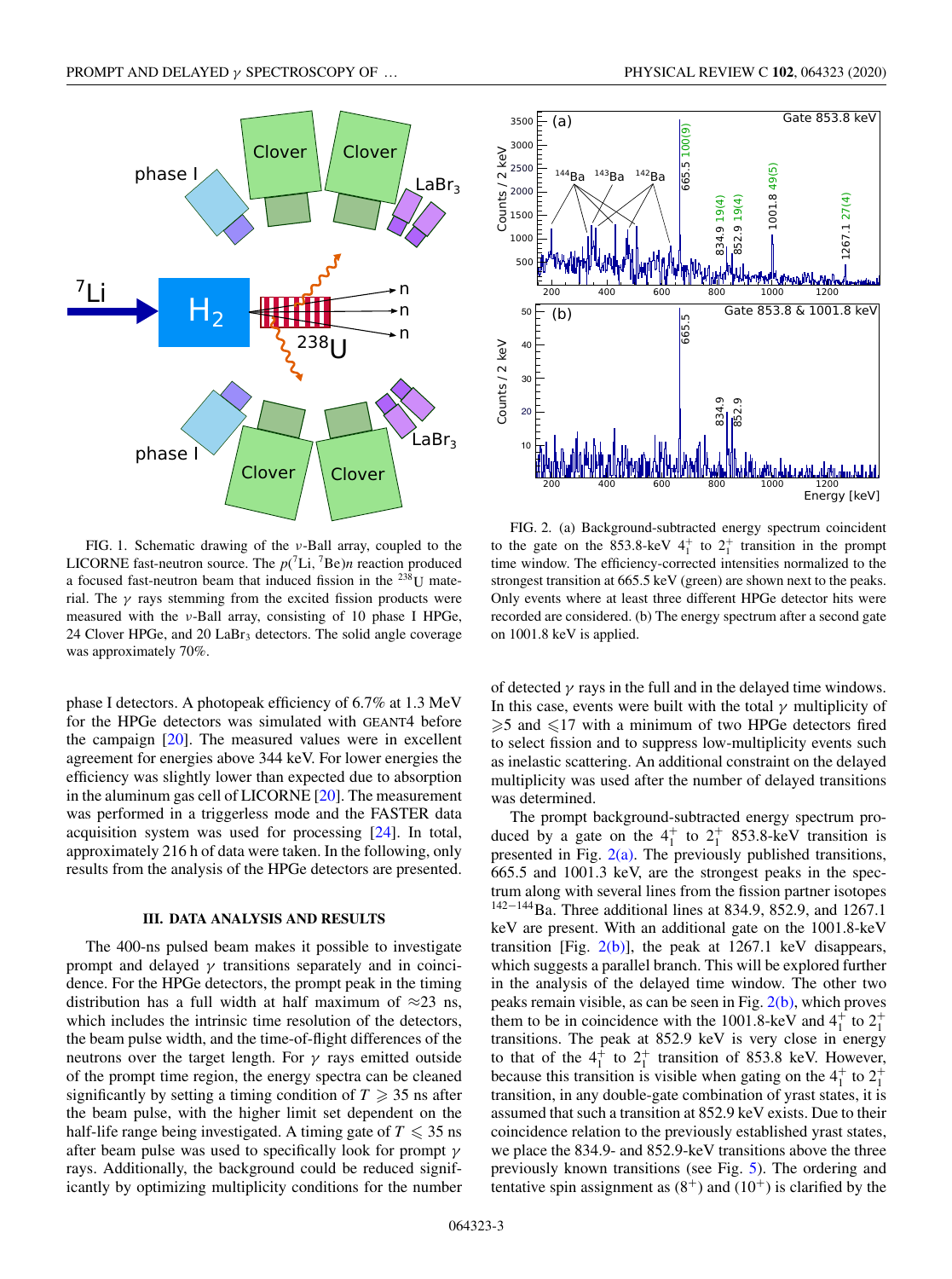<span id="page-3-0"></span>

FIG. 3. Background-subtracted energy spectrum coincident with the gate on the  $4^+_1$  to  $2^+_1$  853.8-keV transition in the delayed 35– 180 ns time window. The efficiency-corrected intensities normalized to the strongest transition at 665.5 keV (green/gray) are shown next to the peaks.

analysis of delayed  $\gamma$  transitions in the subsequent discussion. Additionally, three transitions, 665.5, 551.2, and 695.3 keV, were observed in coincidence with each other. Even though 665.5 keV matches the known  $2^+_1$  to  $0^+_1$  transition energy, for fission data a second gate on a known transition would normally be necessary to reliably assign these transitions to  $^{94}$ Kr. However, in  $^{94}$ Kr a transition of approximately 550 keV was observed in coincidence with the 665.5-keV transition [\[25\]](#page-7-0) in the data taken during the 2015 SEASTAR campaign at RIKEN [\[26\]](#page-7-0). Therefore, the transitions 551.2 and 695.3 keV are placed in the level scheme as seen in Fig. 5. They are not seen in coincidence with any other prompt or delayed transition.

For the analysis of the delayed  $\gamma$  rays, besides the total multiplicity of  $\ge 5$  and  $\le 17$ , the additional constraint on the delayed multiplicity was set with respect to the expected number of delayed transitions in the different isotopes. In Fig. 3, the background-subtracted energy spectrum gated on the  $4<sup>+</sup><sub>1</sub>$ to  $2_1^+$  transition in a time window of 35–180 ns after a beam pulse with a delayed multiplicity of  $\geq 2$  and  $\leq 6$  can be seen. The delayed time window was optimized after the half-life of the new isomer had been determined. Next to three coincident peaks at 665.6, 1001.8, and 1267.1 keV previously visible in the gated prompt spectrum, three additional peaks at 186.8, 470.7, and 736.0 keV show up.

By looking at different delayed double gates, one can observe two parallel decay paths on top of the  $4^+_1$  to  $2^+_1$ transition. When comparing the spectra generated by gating on the  $4<sup>+</sup><sub>1</sub>$  to  $2<sup>+</sup><sub>1</sub>$  transition and the 1001.8-keV transition and the  $4^+_1$  to  $2^+_1$  transition and 1267.1-keV transition, as seen in Figs. 4(a) and 4(b) respectively, only the  $2^+_1$  to  $0^+_1$  665.5keV transition remains as coincident to both double gates. If we look at the efficiency-corrected intensities, we find that  $I_{853.8} \approx I_{1001.8} + I_{1267.1}$  and  $I_{186.8} \approx I_{470.7} + I_{736}$ . When double gating on the 186.8-keV and  $2^+_1$  to  $0^+_1$  transitions, with the exception of 834.9 keV all other delayed transitions appear in coincidence [see Fig.  $4(c)$ ]. With this information, the level scheme was expanded as shown in Fig. 5. Concerning the 834.9-keV line, visible both in the prompt energy spectra and



FIG. 4. Double-gated energy spectra in the delayed 35–180 ns time window. (a) Gated on the 853.8- and 1001.8-keV transitions. (b) Gated on the 853.8- and 1267.1-keV transitions. (c) Gated on the 186.8- and 665.5-keV transitions.

the double-gated delayed spectrum in Fig.  $4(a)$ , we assume that a nonobserved 88-keV transition connects the isomeric 3444-keV level with the  $(8^+)$  level at 3356 keV. With our setup, a transition of this energy is very unlikely to be observed due to the low efficiency at that energy. The high *Z* and the thickness of the target material attenuate low-energy  $\gamma$  rays strongly.

To determine the half-life of the 3444-keV isomer, the data were sorted into a  $\gamma \gamma T$ -cube to obtain the timing distribu-



FIG. 5. Level scheme constructed for  $94$ Kr. Energies are given in keV. The widths of the transitions arrows correspond to their efficiency-corrected intensities. New transitions and levels are shown in red (gray). Transitions denoted by an asterisk are only observed in the prompt time window.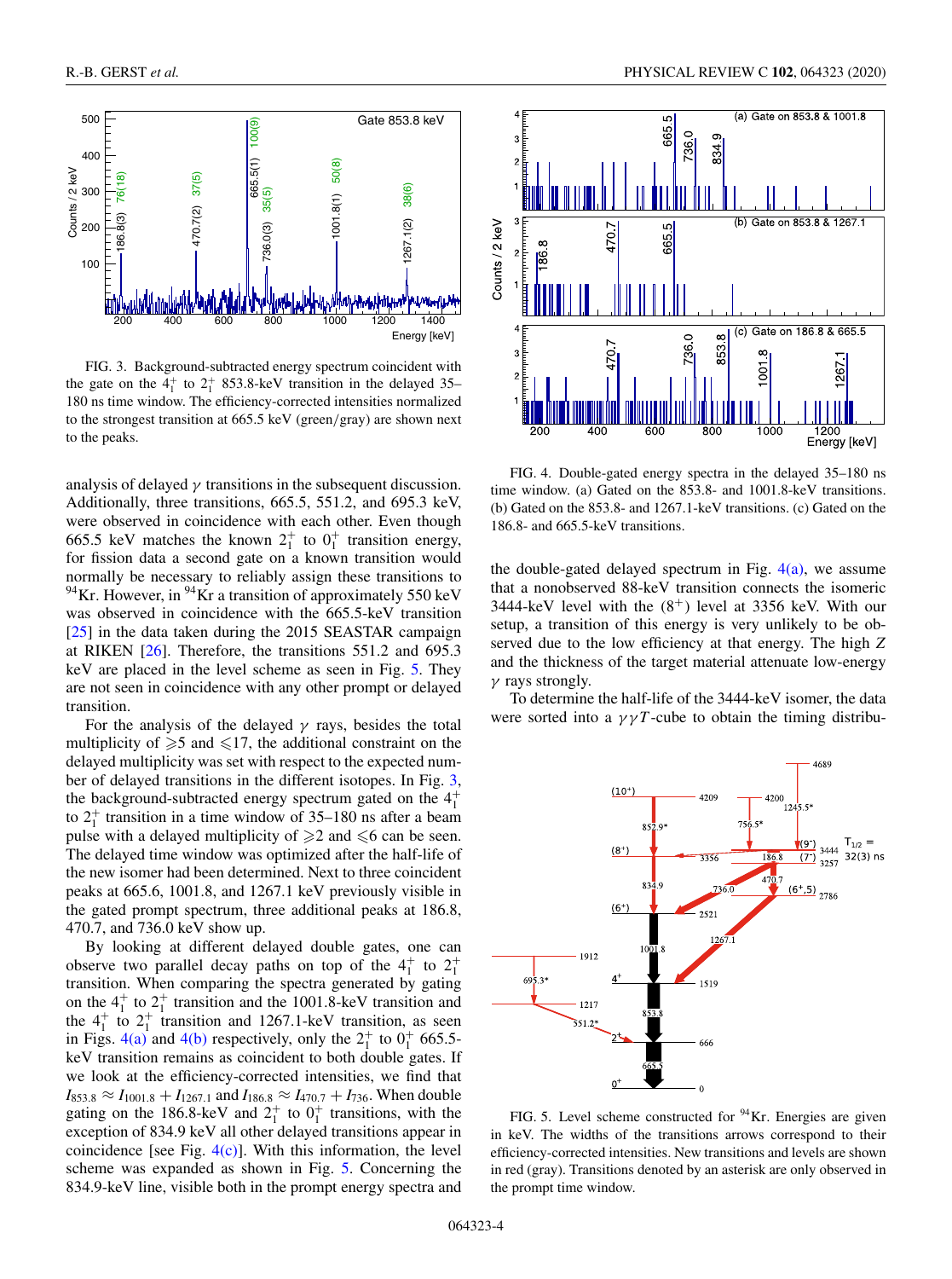

FIG. 6. Time spectrum and fitted decay curve used to determine the half-life of the 3444-keV isomer. For this spectrum, only events that have a delayed multiplicity of  $\geq 2$  and  $\leq 6$  in the delayed time region (beyond the dashed line) were considered. The decay curve is fitted with an exponential decay function (thick red/gray curve) together with a time-dependent background (black curve). To maximize statistics the time distributions of different  $\gamma$ -ray coincidences below the isomer were added up to one decay curve (thin blue/gray curve).

tion of the intensities of the delayed coincidences of  $94$ Kr. As test cases, the isotopes <sup>134</sup>Te and <sup>95</sup>Sr with well-known isomers with half-lives of 164.1(9) and 21.9(5) ns [\[27,28\]](#page-7-0), respectively, were used for every step to verify the analysis method. For these cases, we obtained half-lives of 166(6) and 21.0(5) ns, in excellent agreement with the literature values.

Fig. 6, the time distribution used for the determination of the isomer half-life is shown. The timing spectra for the 665.5/853.8, 665.5/1001.8, 665.5/470.7, 853.8/470.7, and 853.8/1001.8 keV prompt coincidences of transitions, which are situated below the 3444-keV isomer, were added up to maximize statistics. The other combinations of transitions below the isomer were not used here due to low statistics. The second, smaller peak in the time distribution at 75 ns is a result of the artificial boundary introduced by defining and limiting the delayed multiplicity. The half-life was obtained by simultaneously fitting the time-dependent summed background spectrum of the coincidences (see black histogram in Fig. 6) together with the nonsubtracted time spectrum of the five coincidence pairs [see thin blue (gray) histogram in Fig. 6] using the maximum likelihood method in the same manner as in Ref. [\[29\]](#page-7-0). By varying the energy ranges of the background, the systematic uncertainty could be estimated. Together, this yields a half-life of 30(5) ns.

Figure 7 shows the background-subtracted energy spectrum in the prompt time window produced by double gating on the delayed transition pairs 665.5/853.8, 665.5/1001.8, 665.5/1267.1, 665.5/470.7, 853.8/470.7, 853.8/1001.8, and 853.8/1267.1 keV below the 3444-keV isomer in the delayed time window 35–180 ns and adding up the coincident prompt spectra. The strongest peaks in the resulting spectrum are the lowest transitions in the partner fission isotopes  $142-144$ Ba (as also seen in Fig. [2\)](#page-2-0), 511 keV, and two new transitions at 756.6



FIG. 7. Background-subtracted prompt energy spectrum generated by double gating on coincidences of delayed  $\gamma$  transitions below the 3444-keV isomer in the 35–180 ns time window.

and 1245.5 keV. Accordingly, these two transitions can be placed on top of the isomer in the level scheme. Because they are not seen in coincidence to each other, we place them in parallel to each other, as seen in Fig. [5.](#page-3-0) Because these new transitions are feeding the isomeric state, the time difference between them and the delayed transitions depopulating the isomer can be used for a second determination of the isomeric half-life. In Fig. 8, the prompt-delayed  $\gamma \gamma \Delta T$ -spectrum for the isomer is shown. To maximize statistics, the time differences between both prompt transitions, 756.6 and 1245.5 keV, feeding the isomer, and the transitions 665.5, 853.8, 1001.8, and 1267.1 keV, below the isomer, were added up. As above, the half-life was obtained by simultaneous fitting of the time-dependent summed background spectrum and the nonsubtracted  $\Delta T$  spectrum of the prompt-delayed pairs. This yields a half-life of 33(4) ns in accordance with the half-life obtained from Fig. 6. Due to the independence of the two results, we can take the weighted average, which results in  $T_{1/2} = 32(3)$  ns. The measurement of this short-lived iso-



FIG. 8. Prompt-delayed  $\Delta T$  spectrum of prompt transitions populating and delayed transitions depopulating the 3444-keV isomer. The decay curve is fitted with an exponential decay function (thick red curve) together with a time-dependent background (thick black curve). To gain statistics, several prompt-delayed transition combinations were added up to one decay curve (thin blue/gray).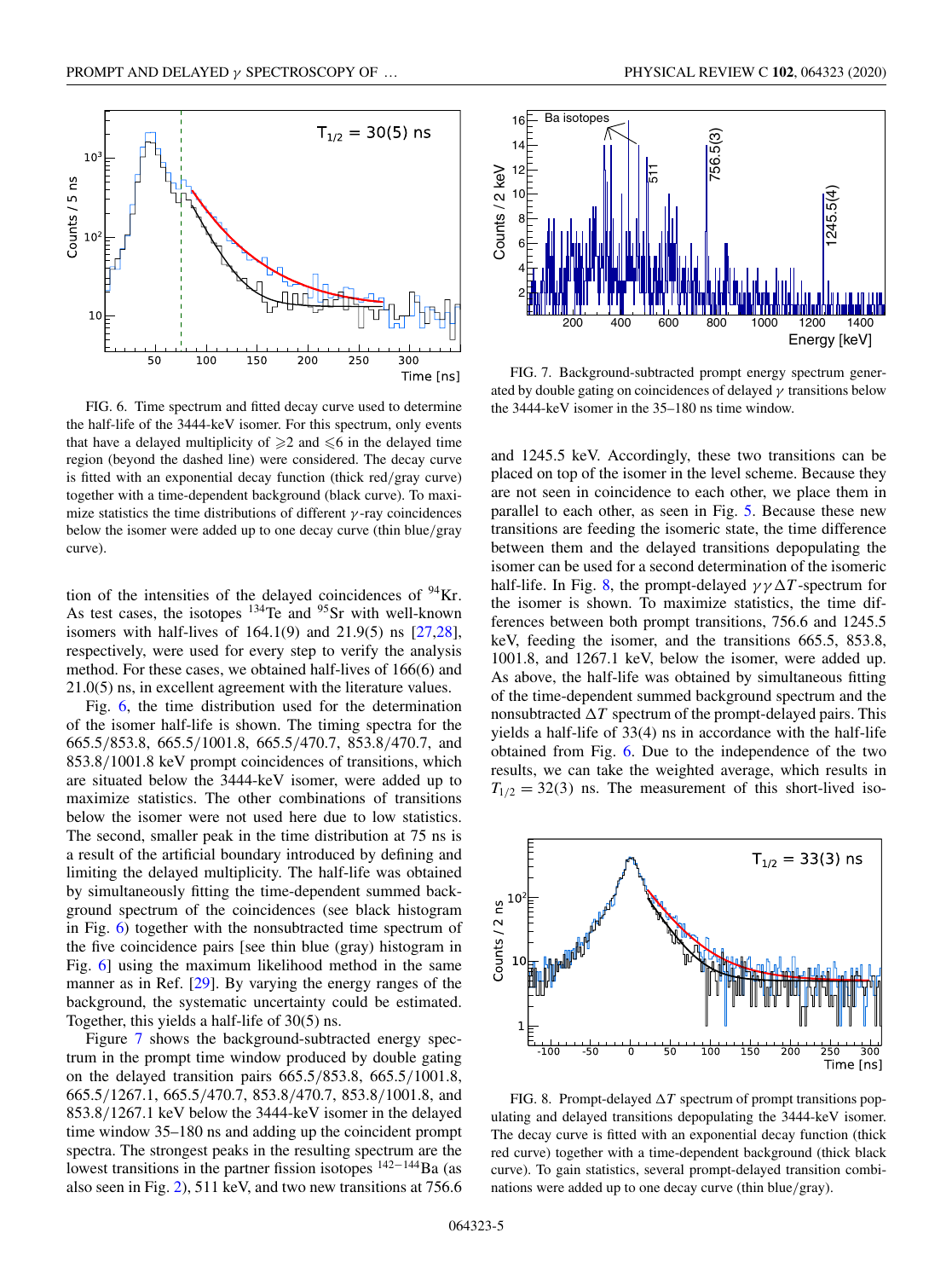mer demonstrates the capabilities of the  $\nu$ -Ball array in this half-life range, complementary to in-flight facilities where this time range is not always accessible.

#### **IV. DISCUSSION**

The new level scheme of  $94$ Kr is shown in Fig. [5.](#page-3-0) The excitation energies are indicated next to each level. The widths of the arrows are proportional to the efficiency-corrected intensities obtained for the transitions. The two new transitions 834.9 and 852.9 keV, observed in the prompt time window (see Fig. [2\)](#page-2-0) to be coincident with the previously published yrast transitions [\[18\]](#page-6-0), were assigned to be feeding the  $(6<sub>1</sub><sup>+</sup>)$ and  $(8<sub>1</sub><sup>+</sup>)$  states. The ordering was deduced from the prompt coincidence analysis (see Fig. [2\)](#page-2-0) and the delayed coincidence analysis (see Fig [4\)](#page-3-0). The 834.9-keV transition is also observed in the delayed time window and therefore has to be below the isomeric state at 3444 keV. The state at 4209 keV, depopulated by the 852.9-keV transition in the prompt time window, needs to have a spin of  $J_{4209} > 8$ , with the most likely candidate being  $(10_1^+)$ . The level at 2786 keV decays to the  $4_1^+$  level at 1519 keV, while a transition to the  $6<sub>1</sub><sup>+</sup>$  level at 2521 keV was not observed. Thus, the most probable spin-parity assignments, producing the lowest possible multipole radiation, for the 2786-keV state are  $(5.6^+)$ . The higher level at 3257 keV, right below the isomeric state, decays to the  $6<sub>1</sub><sup>+</sup>$  level at 2521 keV and to the  $(5.6^+)$  level at 2786 keV, not to the  $4^+_1$  or  $2^+_1$ level, which suggests a spin of  $J_{3257} > 6$ . On top of the level, there is the 186.8 keV transition which also depopulates the isomer. Calculating the reduced transition strength based on a single-branch with the TRANSNUCULAR code [\[30\]](#page-7-0), a transition multipolarity of  $\geqslant$  3 can be excluded. For a single branch *E*2 transition with this energy, this yields 2.8(3) W.u. while for *E*1, *M*1, and *M*2 transitions the results are either much too low or much too high to be reasonably compatible with physical expectations. The most likely *E*2 character of this transition suggests  $9^{+/}$  and  $7^{+/}$  states as the most probable assignments for the 3444-keV isomer and the 3257-keV state, respectively. In fact, in the neighboring isotone  $^{96}Sr$ , there is a well-known 40-ns isomeric 9<sup>−</sup> state depopulated via *E*2 and *E*1 transitions [\[32,33\]](#page-7-0). This has been well described by shell-model calculations suggesting a dominant neutron (*g*<sup>7</sup>/<sup>2</sup>, *h*<sup>11</sup>/<sup>2</sup> )9<sup>−</sup> configuration [\[33\]](#page-7-0). This resembles the situation

## E[MeV]  $2s_{1/2}$  $2d_{5/2}$ ۰ -8  $0.5$ -0.5 0 β

FIG. 9. Partial Nilsson diagram for neutrons. The Fermi surface for *N* = 58 is denoted with black dots. Adapted from Delaroche *et al.* [\[31\]](#page-7-0), obtained with Gogny CHFB calculations.

observed in our  $94$ Kr level scheme supporting the tentative spin assignments of  $(9^-)$ ,  $(7^-)$ , and  $(8^+)$  for the corresponding states. Additionally in <sup>96</sup>Sr, there is a prompt cascade,  $10^+$   $\rightarrow$  $8^+ \rightarrow 6^+$ , bypassing the isomer [\[32,34\]](#page-7-0) in further support of our tentative spin assignment for the 4209-keV state to be a  $(10^+)$ . Furthermore, very recently in the lower  $N = 58$  isotone  $92$ Se, a long-lived 15.7- $\mu$ s isomeric state at 3072 keV was measured with the HPGe-spectrometer EURICA [\[35\]](#page-7-0). The isomer has been observed to decay only via a 67-keV *E*2 transition with a transition strength of around 1 W.u. The authors also assigned this as a tentative (9−) state decaying into to a (7−) state, assuming single-particle character and identifying the two states as oblate two-quasiparticle neutron configurations  $7^- = 11/2^-$ [505] ⊗ 3/2<sup>+</sup>[402] and  $9^- = 11/2^-$ [505]  $\otimes$  7/2<sup>+</sup>[404] [\[35\]](#page-7-0). The Nilsson orbitals were determined with Gogny cranked Hartree-Fock-Bogoliubov (CHFB) calculations [\[31\]](#page-7-0).

In Fig. 9, we can see the corresponding Nilsson diagram for neutrons near the Fermi level of  $94$ Kr, which is very similar to the one for  $92$ Se. At an oblate deformation of  $\beta \approx -0.22$ , the same two-quasiparticle states exist as in <sup>92</sup>Se (see red area in Fig. 9). Thus, the decay from  $(9^-)$  to  $(7^-)$ in 94Kr can be interpreted as a transition of a neutron from the  $7/2^{+}[404]$  to the  $3/2^{+}[402]$  level. The orbitals involved are labeled in Fig. 9. From the microscopic point of view, the Nilsson 9<sup>−</sup> two-quasiparticle configuration corresponds to the shell-model (*g*7/<sup>2</sup>, *h*11/<sup>2</sup> )9<sup>−</sup> one. However, while interacting shell-model calculations are in the spherical basis and deformation parameters can only be calculated in a framework of shape invariants, the Nilsson model allows for an estimation of the deformation parameter  $\beta$  based on the observation of unique single-particle configurations. In  $94$ Kr, the oblate deformation of the isomeric state, as deduced from the assumed Nilsson configurations in Fig. 9, is nearly the same as the one of the ground state ( $\beta \approx -0.26$ ) as predicted by the same calculations  $[31]$ . To estimate the reduced transition strengths for the isomeric decay branches, we assume pure *E*1 and  $E2$  decay branches similar to  $96$ Sr. The branching ratio of  $I_{88} \approx \frac{1}{2}I_{186.8}$  is derived by analyzing the intensities of the 470.7-, 736.0-, and 834.9-keV transitions in Fig. [4.](#page-3-0) Due to the low statistics, intensity uncertainties of 50% were assumed and propagated in the calculation. Thus, when considering a two-branch decay of the isomer with an 88-keV *E*1 transition and a 186.8-keV *E*2 transition, reduced transition strengths of  $B(E1) = 4^{+3}_{-2} \times 10^{-6}$  W.u. and  $B(E2) = 1.8^{+0.5}_{-0.5}$  W.u. are obtained.

To discuss aspects of the nuclear structure in the  $N = 58$ isotones under the assumption that the tentative spin and parity assignments are correct, partial level schemes of <sup>92</sup>Se,  $^{54}$ Kr, and  $^{56}$ Sr are shown in Fig. [10.](#page-6-0) While in <sup>94</sup>Kr and <sup>96</sup>Sr the excitation energies and relative position of the 9<sup>−</sup> and 7<sup>−</sup> levels are relatively constant, both the excitation energies and their separation slightly decrease in  $92$  Se. In all three isotopes, the reduced *E*2 transition strengths of about 1 W.u. show a single-particle character for the isomeric decay. In 94Kr and 96Sr, a competing *E*1 branch is observed. This is not the case in 92Se, most probably due to the higher relative position of the  $8^+$  state as suggested by the up-sloping trend of the corresponding states in  $96$ Sr and  $94$ Kr (see Fig. [10\)](#page-6-0).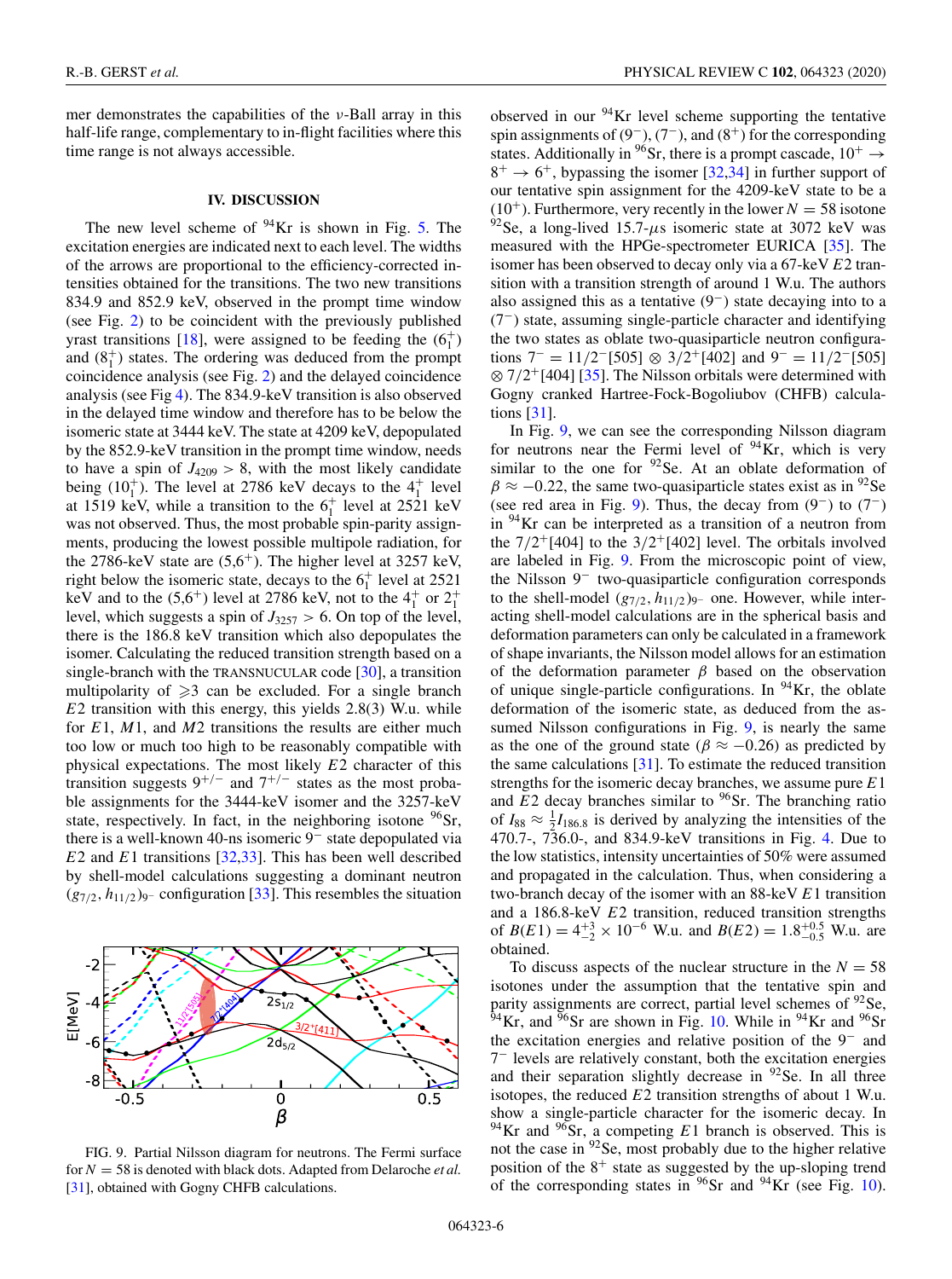<span id="page-6-0"></span>

FIG. 10. Comparison of partial level schemes of  $^{92}$ Se,  $^{94}$ Kr, and  $^{96}$ Sr. Data are from this work and Refs. [18[,33,35,36\]](#page-7-0).

In Wu *et al.* [\[34\]](#page-7-0), relative *B*(*E*2) values for the internal decay of some states in  $96$ Sr were derived based on the corresponding branching ratios and normalized to one of the transitions strengths. The relative  $B(E2)$  values from the yrast  $6^+$  to the two  $4^+$  states in  $96$ Sr indicated a mixing of the  $4_{1,2}^+$  states [\[34\]](#page-7-0), while in <sup>92</sup>Se the calculated relative *B*(*E*2) values suggest no mixing of the two  $4^+$  states based on the branching ratio observed by Lizarazo *et al.* [\[35\]](#page-7-0). Similarly, we obtained relative *E*1 transition strengths for the  $7^- \rightarrow 6^+_{1,2}$ transitions in <sup>94</sup>Kr and <sup>96</sup>Sr. In <sup>94</sup>Kr, the *B*(*E*1; 7<sup>-</sup> → 6<sup>+</sup><sub>1</sub>) is 26(1)% of the *B*(*E*1; 7<sup>-</sup> → 6<sup>+</sup><sub>2</sub>), while in <sup>96</sup>Sr, it is only 5(1)%. This implies a much greater mixing between the two

- [1] K. Heyde and J. L. Wood, [Rev. Mod. Phys.](https://doi.org/10.1103/RevModPhys.83.1467) **83**, 1467 (2011).
- [2] F. Schussler, J. A. Pinston, E. Monnand, A. Moussa, G. Jung, E. [Koglin, B. Pfeiffer, R. V. F. Janssens, and J. van Klinken,](https://doi.org/10.1016/0375-9474(80)90024-X) Nucl. Phys. A **339**, 415 (1980).
- [3] T. A. Khan, W. D. Lauppe, K. Sistemich, H. Lawin, G. Sadler, and H. A. Selic, Z. Phys. A **283**[, 105 \(1977\).](https://doi.org/10.1007/BF01434071)
- [4] E. Cheifetz, R. C. Jared, S. G. Thompson, and J. B. Wilhelmy, [Phys. Rev. Lett.](https://doi.org/10.1103/PhysRevLett.25.38) **25**, 38 (1970).
- [5] F. K. Wohn, J. C. Hill, R. F. Petry, H. Dejbakhsh, Z. Berant, and R. L. Gill, [Phys. Rev. Lett.](https://doi.org/10.1103/PhysRevLett.51.873) **51**, 873 (1983).
- [6] W. Urban *et al.*, [Eur. Phys. J. A](https://doi.org/10.1140/epja/i2004-10037-5) **22**, 241 (2004).
- [7] C. Kremer *et al.*, Phys. Rev. Lett. **117**[, 172503 \(2016\).](https://doi.org/10.1103/PhysRevLett.117.172503)
- [8] E. Clément *et al.*, Phys. Rev. Lett. **116**[, 022701 \(2016\).](https://doi.org/10.1103/PhysRevLett.116.022701)

 $6^+$  states in <sup>94</sup>Kr compared to <sup>96</sup>Sr. In <sup>92</sup>Se, only one (6<sup>+</sup>) state was observed, though from the relatively constant excitation energies of the  $6^+$  states in <sup>94</sup>Kr and <sup>96</sup>Sr, one would expect a similar structure.

#### **V. CONCLUSIONS**

In conclusion, this work presents the first observation of an isomeric state in 94Kr, measured using the novel hybrid spectrometer ν-Ball with its unique combination of a pulsed beam and fast-neutron-induced fission of 238U. Reduced *E*1 and *E*2 transition strengths for the isomer decay branches were extracted. The isomer is interpreted as being built on a two-quasiparticle neutron state consistent with Gogny CHFB calculations, presenting an isomeric spin structure very similar to that in the neighboring isotones  $92$ Se and  $96$ Sr. Additionally, the level scheme was expanded significantly, allowing us to discuss nuclear structure by looking into the level systematics of  $N = 58$  isotones and mixing of states by comparing relative transition strengths.

#### **ACKNOWLEDGMENTS**

We thank the accelerator staff of the ALTO facility at the IPN Orsay for providing a stable beam and continuous support. This work is supported by the Deutsche Forschungsgemeinschaft (DFG) under Grant No. BL 1513/1-1 and by the BMBF under Grants No. 05P15RDFN1 and No. 05P19RDFN1. This work was partially funded by the Spanish government via Projects FPA2015-65035-P and RTI2018- 09886 8-B-I00. This work was partially supported by the STFC UK Nuclear Data Network, the STFC (Grants No. ST/L005743/1 and No. ST/P005314), the University of Surrey Marion Redfearn Trust. A.B., M.B., P.I., S.J., and P.H.R. acknowledge support from the UK Department of Business, Energy and Industrial Strategy (BEIS) via the National Measurement System. This work was supported by EC funding for External Research Teams within the HORIZON2020 Program of the European Commission TransNational Access to ALTO under the Integrated Infrastructure Initiative European Nuclear Science and Applications Research 2 (ENSAR2) Grant Agreement No. 654002. The use of germanium detectors from the GAMMAPOOL is acknowledged.

- [9] [T. Togashi, Y. Tsunoda, T. Otsuka, and N. Shimizu,](https://doi.org/10.1103/PhysRevLett.117.172502) Phys. Rev. Lett. **117**, 172502 (2016).
- [10] S. Naimi *et al.*, Phys. Rev. Lett. **105**[, 032502 \(2010\).](https://doi.org/10.1103/PhysRevLett.105.032502)
- [11] C. Sotty *et al.*, Phys. Rev. Lett. **115**[, 172501 \(2015\).](https://doi.org/10.1103/PhysRevLett.115.172501)
- [12] M. Albers *et al.*, Phys. Rev. Lett. **108**[, 062701 \(2012\).](https://doi.org/10.1103/PhysRevLett.108.062701)
- [13] M. Albers *et al.*, [Nucl. Phys. A](https://doi.org/10.1016/j.nuclphysa.2013.01.013) **899**, 1 (2013).
- [14] J. Dudouet *et al.*, Phys. Rev. Lett. **118**[, 162501 \(2017\).](https://doi.org/10.1103/PhysRevLett.118.162501)
- [15] F. Flavigny *et al.*, Phys. Rev. Lett. **118**[, 242501 \(2017\).](https://doi.org/10.1103/PhysRevLett.118.242501)
- [16] T. R. Rodríguez, Phys. Rev. C **90**[, 034306 \(2014\).](https://doi.org/10.1103/PhysRevC.90.034306)
- [17] K. Nomura, R. Rodríguez-Guzmán, Y. M. Humadi, L. M. Robledo, and H. Abusara, Phys. Rev. C **96**[, 034310 \(2017\).](https://doi.org/10.1103/PhysRevC.96.034310)
- [18] T. Rząca-Urban *et al.*, [Eur. Phys. J. A](https://doi.org/10.1007/s100500070033) 9, 165 (2000).
- [19] N. Jovančević et al., [Acta Phys. Pol., B](https://doi.org/10.5506/APhysPolB.50.297) **50**, 297 (2019).